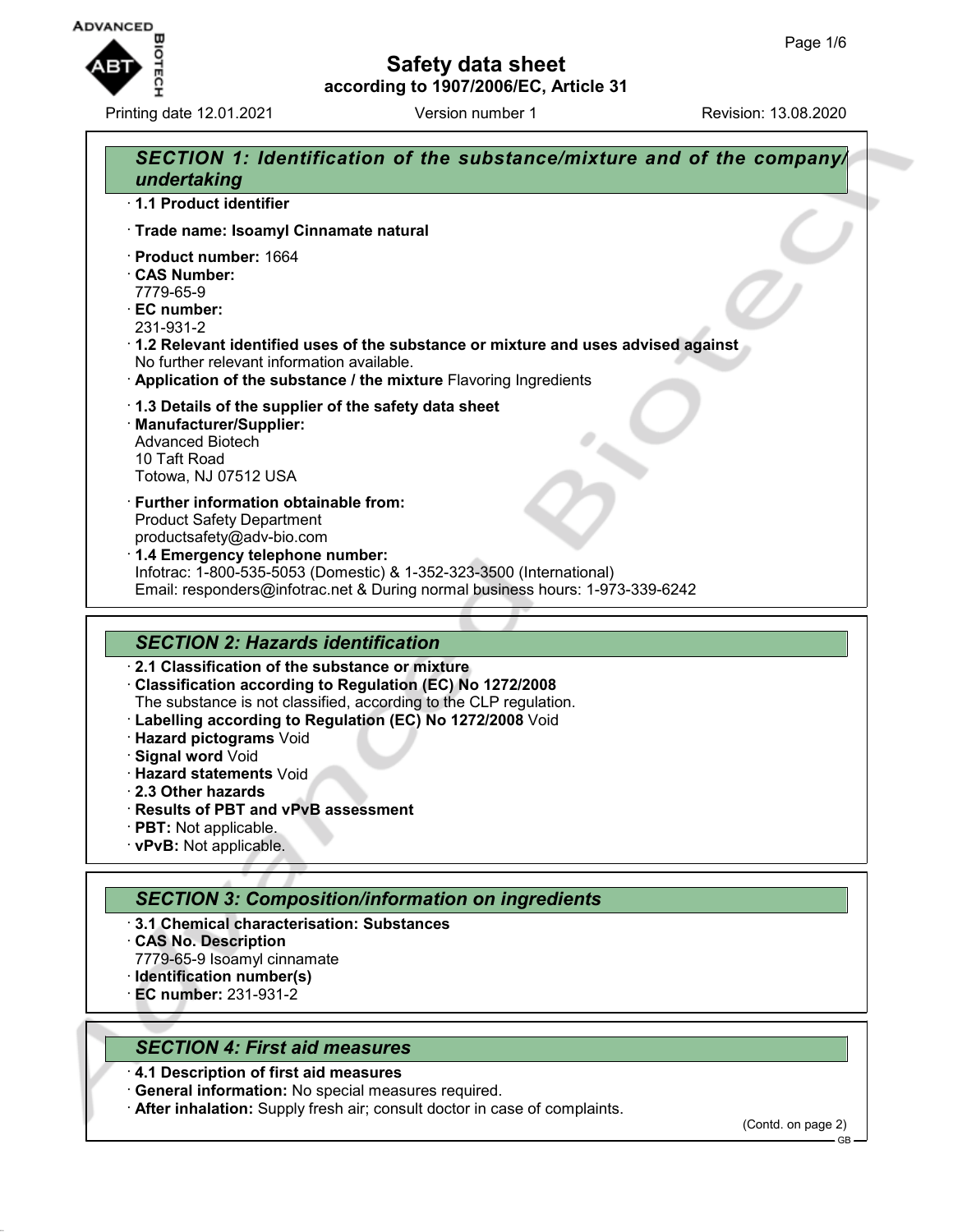

Printing date 12.01.2021 **Version number 1** Revision: 13.08.2020

(Contd. of page 1)

#### **Trade name: Isoamyl Cinnamate natural**

· **After skin contact:** Generally the product does not irritate the skin.

- · **After eye contact:** Rinse opened eye for several minutes under running water.
- · **After swallowing:** If symptoms persist consult doctor.
- · **4.2 Most important symptoms and effects, both acute and delayed** No further relevant information available.
- · **4.3 Indication of any immediate medical attention and special treatment needed**
- No further relevant information available.

# *SECTION 5: Firefighting measures*

- · **5.1 Extinguishing media**
- · **Suitable extinguishing agents:**
- CO2, powder or alcohol resistant foam.

CO2, powder or water spray. Fight larger fires with water spray or alcohol resistant foam.

Use fire extinguishing methods suitable to surrounding conditions.

- · **5.2 Special hazards arising from the substance or mixture** No further relevant information available.
- · **5.3 Advice for firefighters**
- · **Protective equipment:** No special measures required.
- · **Additional information**

Cool endangered receptacles with water spray.

Collect contaminated fire fighting water separately. It must not enter the sewage system.

# *SECTION 6: Accidental release measures*

· **6.1 Personal precautions, protective equipment and emergency procedures** Not required.

· **6.2 Environmental precautions:** Do not allow to enter sewers/ surface or ground water.

· **6.3 Methods and material for containment and cleaning up:**

Absorb with liquid-binding material (sand, diatomite, acid binders, universal binders, sawdust).

- · **6.4 Reference to other sections**
- See Section 7 for information on safe handling.
- See Section 8 for information on personal protection equipment.

See Section 13 for disposal information.

# *SECTION 7: Handling and storage*

· **7.1 Precautions for safe handling** No special measures required.

- · **Information about fire and explosion protection:** No special measures required.
- · **7.2 Conditions for safe storage, including any incompatibilities**
- · **Storage:**
- · **Requirements to be met by storerooms and receptacles:** No special requirements.

Please refer to product specification for product storage requirements.

- · **Information about storage in one common storage facility:** Not required.
- · **Further information about storage conditions:** None.
- · **7.3 Specific end use(s)** No further relevant information available.

 GB (Contd. on page 3)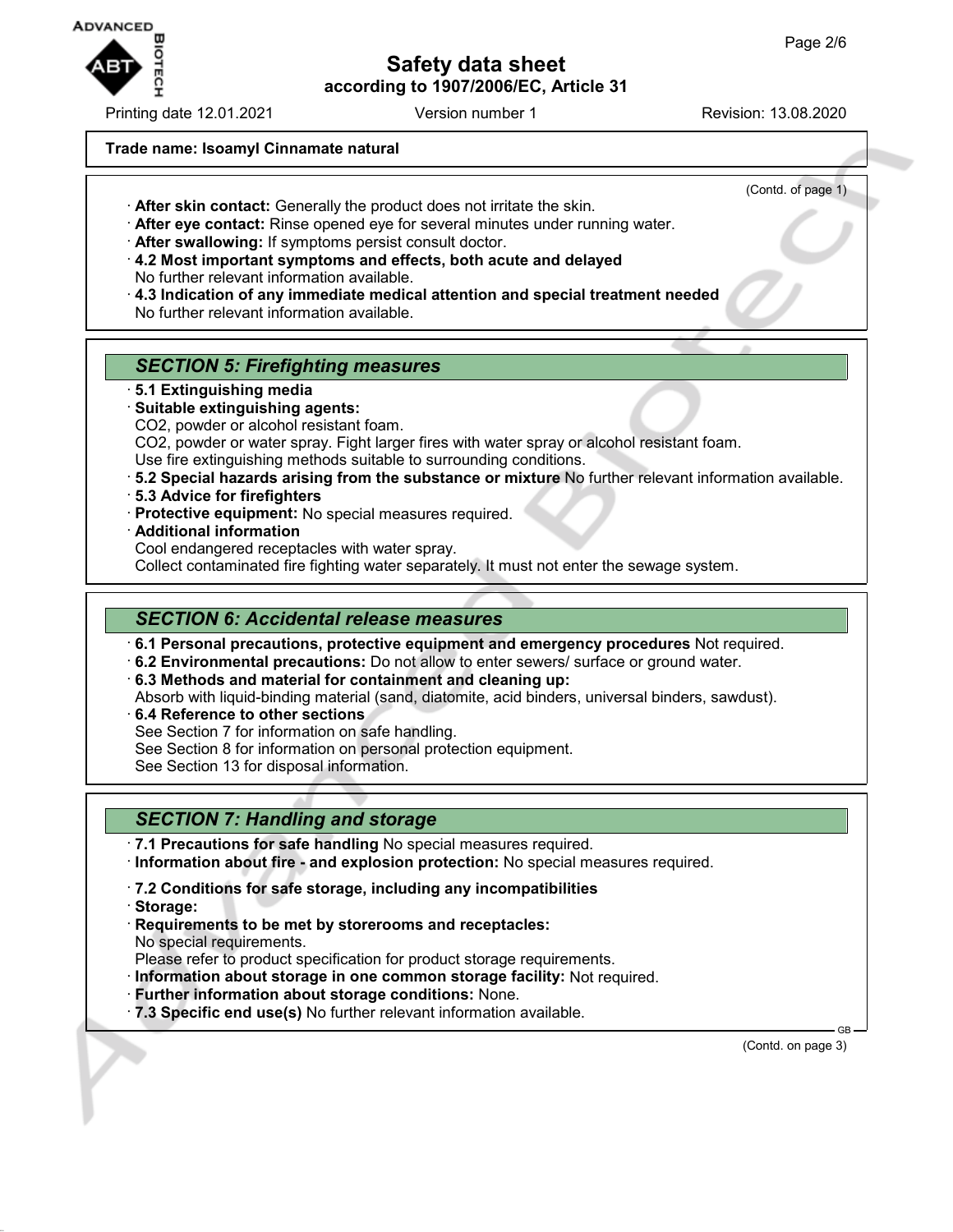

Printing date 12.01.2021 **Version number 1** Revision: 13.08.2020

#### **Trade name: Isoamyl Cinnamate natural**

(Contd. of page 2)

## *SECTION 8: Exposure controls/personal protection* · **8.1 Control parameters** · **Additional information about design of technical facilities:** No further data; see item 7. · **Ingredients with limit values that require monitoring at the workplace:** Not required. · **Additional information:** The lists valid during the making were used as a basis. · **8.2 Exposure controls** · **Personal protective equipment:** · **General protective and hygienic measures:** The usual precautionary measures are to be adhered to when handling chemicals. · **Respiratory protection:** Not required. · **Protection of hands:** The glove material has to be impermeable and resistant to the product/ the substance/ the preparation. Due to missing tests no recommendation to the glove material can be given for the product/ the preparation/ the chemical mixture. Selection of the glove material should be based on consideration of the penetration times, rates of diffusion and the degradation · **Material of gloves** The selection of the suitable gloves does not only depend on the material, but also on further marks of quality and varies from manufacturer to manufacturer. · **Penetration time of glove material** The exact break through time has to be determined by the manufacturer of the protective gloves and has to be observed. · **Eye protection:** Goggles recommended during refilling *SECTION 9: Physical and chemical properties* · **9.1 Information on basic physical and chemical properties** · **General Information** · **Appearance: Form:** Liquid **Colour:** According to product specification · **Odour:** According to product specification **Codour threshold:** Not determined. **PH-value:** Not determined. · **Change in condition Melting point/freezing point:** Undetermined. **Initial boiling point and boiling range:** 310 °C · **Flash point:** >93 °C · **Flammability (solid, gas):** Not applicable. · **Decomposition temperature:** Not determined. · **Auto-ignition temperature:** Not determined. · **Explosive properties:** Product does not present an explosion hazard. · **Explosion limits:** Lower: Not determined.

(Contd. on page 4)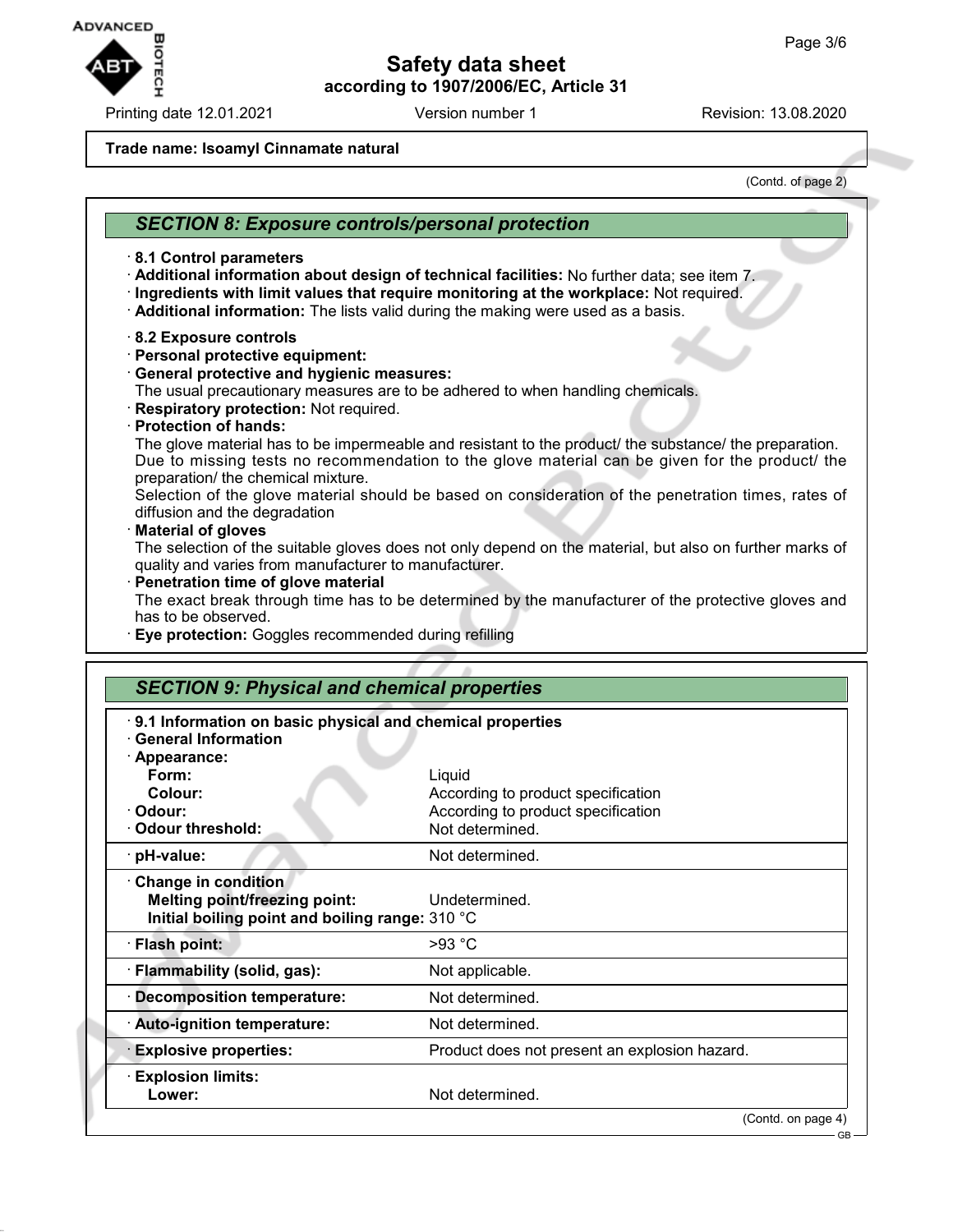

Printing date 12.01.2021 Version number 1 Revision: 13.08.2020

#### **Trade name: Isoamyl Cinnamate natural**

|                                           | (Contd. of page 3)                         |
|-------------------------------------------|--------------------------------------------|
| Upper:                                    | Not determined.                            |
| · Vapour pressure:                        | Not determined.                            |
| Density at 20 °C:                         | $0.997$ g/cm <sup>3</sup>                  |
| <b>Relative density</b>                   | Not determined.                            |
| · Vapour density                          | Not determined.                            |
| <b>Evaporation rate</b>                   | Not determined.                            |
| · Solubility in / Miscibility with        |                                            |
| water:                                    | Not miscible or difficult to mix.          |
| · Partition coefficient: n-octanol/water: | Not determined.                            |
| · Viscosity:                              |                                            |
| Dynamic:                                  | Not determined.                            |
| Kinematic:                                | Not determined.                            |
| VOC (EC)                                  | $0.00\%$                                   |
| ⋅ 9.2 Other information                   | No further relevant information available. |

## *SECTION 10: Stability and reactivity*

- · **10.1 Reactivity** No further relevant information available.
- · **10.2 Chemical stability**
- · **Thermal decomposition / conditions to be avoided:** No decomposition if used according to specifications.
- · **10.3 Possibility of hazardous reactions** No dangerous reactions known.
- · **10.4 Conditions to avoid** No further relevant information available.
- · **10.5 Incompatible materials:** No further relevant information available.
- · **10.6 Hazardous decomposition products:** No dangerous decomposition products known.

## *SECTION 11: Toxicological information*

- · **11.1 Information on toxicological effects**
- · **Acute toxicity** Based on available data, the classification criteria are not met.
- · **Primary irritant effect:**
- · **Skin corrosion/irritation** Based on available data, the classification criteria are not met.
- · **Serious eye damage/irritation** Based on available data, the classification criteria are not met.
- · **Respiratory or skin sensitisation** Based on available data, the classification criteria are not met.
- · **Additional toxicological information:**
- · **CMR effects (carcinogenity, mutagenicity and toxicity for reproduction)**
- · **Germ cell mutagenicity** Based on available data, the classification criteria are not met.
- · **Carcinogenicity** Based on available data, the classification criteria are not met.
- · **Reproductive toxicity** Based on available data, the classification criteria are not met.
- · **STOT-single exposure** Based on available data, the classification criteria are not met.
- · **STOT-repeated exposure** Based on available data, the classification criteria are not met.
- · **Aspiration hazard** Based on available data, the classification criteria are not met.

(Contd. on page 5)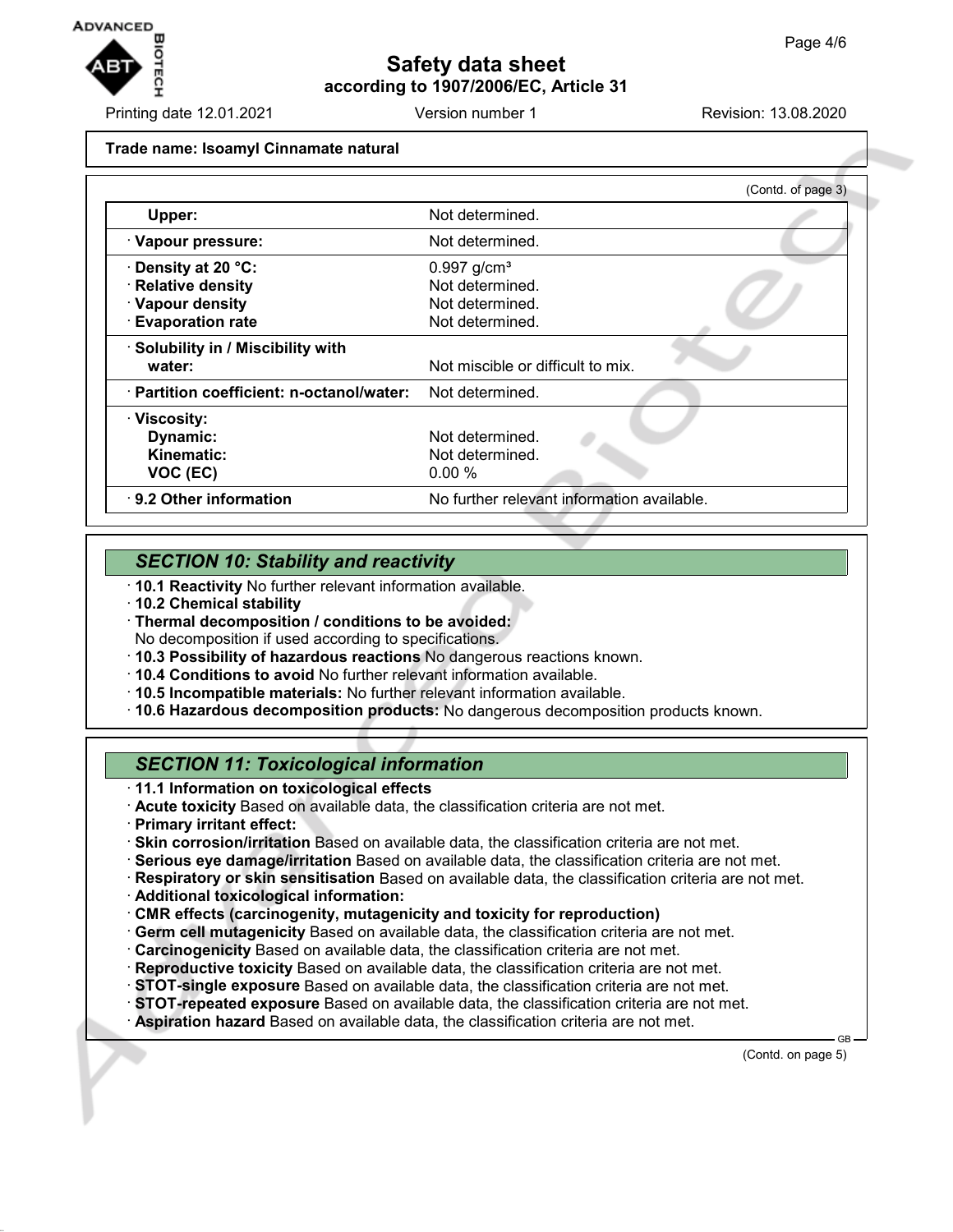

Printing date 12.01.2021 **Version number 1** Revision: 13.08.2020

#### **Trade name: Isoamyl Cinnamate natural**

(Contd. of page 4)

#### *SECTION 12: Ecological information*

- · **12.1 Toxicity**
- · **Aquatic toxicity:** No further relevant information available.
- · **12.2 Persistence and degradability** No further relevant information available.
- · **12.3 Bioaccumulative potential** No further relevant information available.
- · **12.4 Mobility in soil** No further relevant information available.
- · **Additional ecological information:**
- · **General notes:**

Water hazard class 1 (German Regulation) (Assessment by list): slightly hazardous for water Do not allow undiluted product or large quantities of it to reach ground water, water course or sewage system.

#### · **12.5 Results of PBT and vPvB assessment**

- · **PBT:** Not applicable.
- · **vPvB:** Not applicable.
- · **12.6 Other adverse effects** No further relevant information available.

#### *SECTION 13: Disposal considerations*

- · **13.1 Waste treatment methods**
- · **Recommendation** Smaller quantities can be disposed of with household waste.
- · **Uncleaned packaging:**
- · **Recommendation:** Disposal must be made according to official regulations.

| <b>SECTION 14: Transport information</b>                                                             |                                                         |
|------------------------------------------------------------------------------------------------------|---------------------------------------------------------|
| $\cdot$ 14.1 UN-Number<br>· ADR, ADN, IMDG, IATA                                                     | Void                                                    |
| 14.2 UN proper shipping name<br>· ADR, ADN, IMDG, IATA                                               | Void                                                    |
| 14.3 Transport hazard class(es)                                                                      |                                                         |
| · ADR, ADN, IMDG, IATA<br>· Class                                                                    | Void                                                    |
| 14.4 Packing group<br>· ADR, IMDG, IATA                                                              | Void                                                    |
| 14.5 Environmental hazards:                                                                          | Not applicable.                                         |
| 14.6 Special precautions for user                                                                    | Not applicable.                                         |
| 14.7 Transport in bulk according to Annex II of<br><b>Marpol and the IBC Code</b><br>Not applicable. |                                                         |
| · Transport/Additional information:                                                                  | Not dangerous according to the above<br>specifications. |
| · UN "Model Regulation":                                                                             | Void                                                    |

(Contd. on page 6)